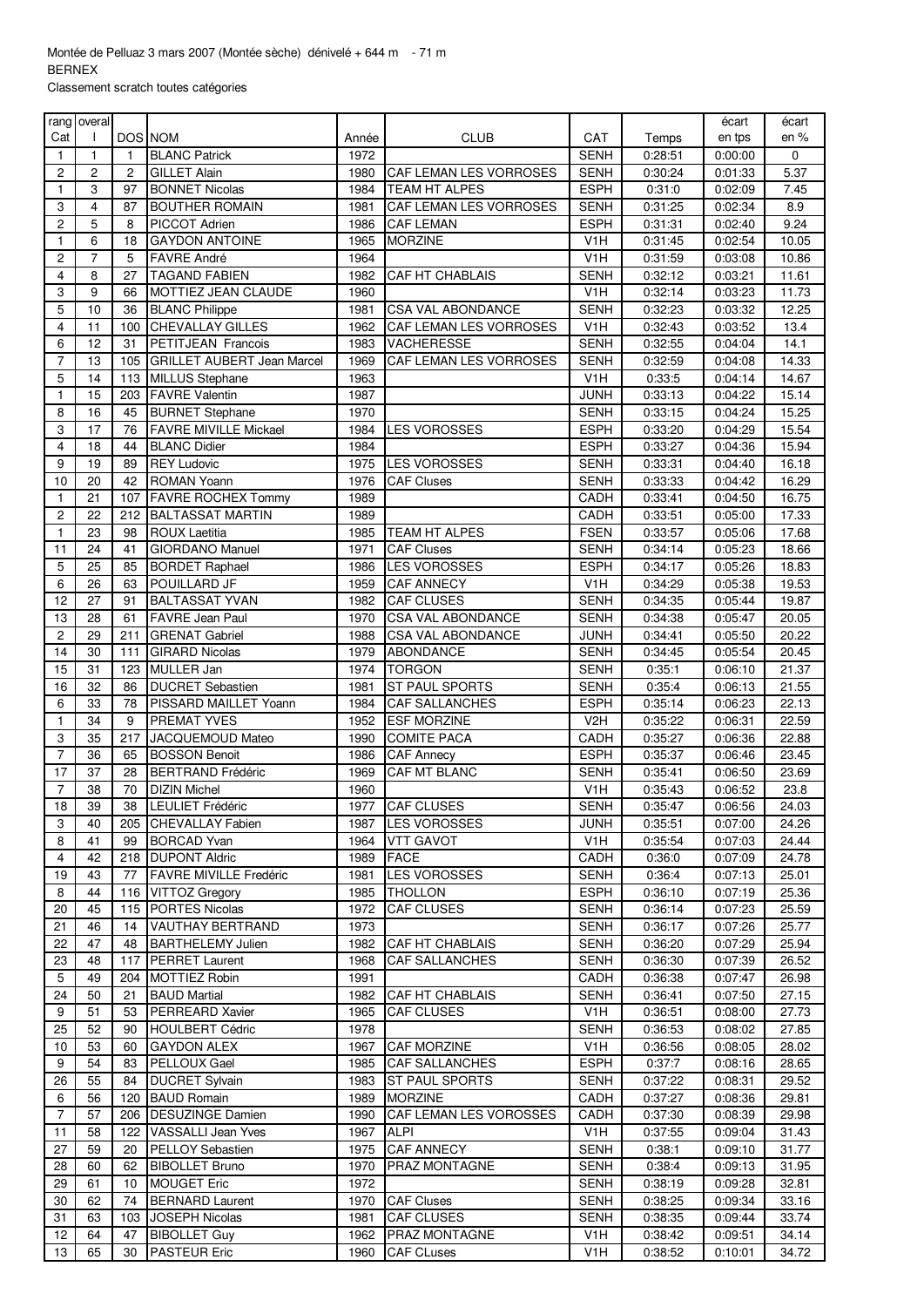| $\overline{1}$          | 66              | 56             | <b>JUILLAGUET Catherine</b>              | 1962 | Septmoncelle              | <b>FVET</b>      | 0:39:2             | 0.10.11            | 35.3           |
|-------------------------|-----------------|----------------|------------------------------------------|------|---------------------------|------------------|--------------------|--------------------|----------------|
| 14                      | 67              | 104            | <b>REY STEPHANE</b>                      | 1966 | <b>CAF MORZINE</b>        | V <sub>1</sub> H | 0:39:6             | 0:10:15            | 35.53          |
| 15                      | 68              | $\overline{4}$ | <b>GIRAUD Bernard</b>                    | 1958 | <b>ST JEOIRE ESCALADE</b> | V <sub>1</sub> H | 0:39:10            | 0:10:19            | 35.76          |
| 16                      | 69              | 17             | PERRET JC                                | 1959 | <b>SALLANCHE</b>          | V1H              | 0:39:20            | 0.10.29            | 36.34          |
| 4                       | 70              | 207            | MOTTIEZ Guillaume                        | 1988 | Val d'abondance           | <b>JUNH</b>      | 0:39:25            | 0:10:34            | 36.63          |
| 32                      | 71              | 32             | <b>MARTIN Nicolas</b>                    | 1975 | Annemasse                 | <b>SENH</b>      | 0:39:36            | 0:10:45            | 37.26          |
| 5                       | 72              | 213            | <b>MEUNIER Pierre</b>                    | 1988 | <b>LES VOROSSES</b>       | <b>JUNH</b>      | 0:39:40            | 0:10:49            | 37.49          |
| 33                      | 73              | 101            | ROGUET Stéphane                          | 1979 | <b>ST JEOIRE ESCALADE</b> | <b>SENH</b>      | 0:39:53            | 0:11:02            | 38.24          |
| 17                      | 74              | 124            | <b>GILLI Eric</b>                        | 1958 | <b>TORGON</b>             | V <sub>1</sub> H | 0:39:59            | 0:11:08            | 38.59          |
| 1                       | 75              | 201            | <b>FAVRE EMILIE</b>                      | 1990 |                           | <b>FCAD</b>      | 0:40:4             | 0:11:13            | 38.88          |
| $\overline{c}$          | 76              | 35             | MONTEGANI CLAUDE                         | 1957 | CAF HT CHABLAIS           | V2H              | 0:40:13            | 0:11:22            | 39.4           |
| 3                       | 77              | 23             | <b>MORAND GERARD</b>                     | 1952 | PRAZ MONTAGNE             | V2H              | 0:40:15            | 0:11:24            | 39.51          |
| $\overline{c}$          | 78              | 22             | <b>FILLON VERONIQUE</b>                  | 1965 | <b>CAF MORZINE</b>        | <b>FVET</b>      | 0:40:39            | 0:11:48            | 40.9           |
| 18                      | 79              | 127            | <b>BAUD Bernard</b>                      | 1962 |                           | V <sub>1</sub> H | 0:40:41            | 0:11:50            | 41.02          |
| 19                      | 80              | 25             | <b>DUCRETTET BERNARD</b>                 | 1967 |                           | V <sub>1</sub> H | 0:40:49            | 0:11:58            | 41.48          |
| 34                      | 81              | 106            | <b>GRENAT Raphael</b>                    | 1980 |                           | <b>SENH</b>      | 0:40:52            | 0:12:01            | 41.65          |
| 3                       | 82              | 40             | <b>BARDY AGNES</b>                       | 1958 | CAF MORZINE               | <b>FVET</b>      | 0:41:2             | 0:12:11            | 42.23          |
| $\overline{\mathbf{c}}$ | 83              | 216            | <b>FERRAND Léonie</b>                    | 1990 | <b>CAF UBAYE</b>          | <b>FCAD</b>      | 0.41.5             | 0:12:14            | 42.4           |
| 35                      | 84              | 46             | <b>VUILLEZ Alain</b>                     | 1971 |                           | <b>SENH</b>      | 0:41:13            | 0:12:22            | 42.87          |
| 20                      | 85              | 108            | JACQUEMOUD Daniel                        | 1960 | <b>CAF BUECH</b>          | V <sub>1</sub> H | 0.41:46            | 0:12:55            | 44.77          |
| 36                      | 86              | 75             | <b>BLANC DEPOTEX Raphael</b>             | 1976 |                           | <b>SENH</b>      | 0:41:56            | 0:13:05            | 45.35          |
| $\overline{c}$          | 87              | 13             | <b>BORDET</b> Sandrine                   | 1970 | <b>CSA VAL ABONDANCE</b>  | <b>FSEN</b>      | 0.42.4             | 0:13:13            | 45.81          |
| 37                      | 88              | 126            | <b>LEGAUT Martin</b>                     | 1977 | ST JEOIRE ESCALADE        | <b>SENH</b>      | 0:42:24            | 0:13:33            | 46.97          |
| 38                      | 89              | 68             | <b>CARNIATO Lorenzo</b>                  | 1975 | <b>St PAUL</b>            | SENH             | 0:42:27            | 0:13:36            | 47.14          |
| 4                       | 90              | 16             | <b>BENEDETTI JP</b>                      | 1954 | CAF HT CHABLAIS           | V2H              | 0:42:40            | 0:13:49            | 47.89          |
| $\mathbf{1}$            | 91              | 58             | <b>HYVERT Gerard</b>                     | 1946 |                           | V3H              | 0:42:48            | 0:13:57            | 48.35          |
| 21                      | 92              | 125            | <b>BERTOLINI Richard</b>                 | 1966 | <b>ST SIXT</b>            | V <sub>1</sub> H | 0:42:55            | 0:14:04            | 48.76          |
| 22                      | 93              | 29             | <b>PERRET Bernard</b>                    | 1960 | <b>CAF SALLANCHES</b>     | V <sub>1</sub> H | 0:43:5             | 0.14.14            | 49.34          |
| 39                      | 94              | 57             | <b>PERREARD Damien</b>                   | 1970 |                           | <b>SENH</b>      | 0:43:22            | 0.14:31            | 50.32          |
| 40                      | 95              | 121            | <b>TOURNIER Franck</b>                   | 1973 | <b>AMPHION</b>            | <b>SENH</b>      | 0:43:28            | 0:14:37            | 50.66          |
| 23                      | 96              | 88             | <b>COTE Thierry</b>                      | 1965 |                           | V <sub>1</sub> H | 0:43:32            | 0.14.41            | 50.9           |
| 5                       | 97              | 3              | <b>GRENAT Gilles</b>                     | 1956 |                           | V <sub>2</sub> H | 0:43:55            | 0:15:04            | 52.22          |
| 3                       | 98              | 19             | <b>GAYDON Sylvie</b>                     | 1972 | CAF HT CHABLAIS           | <b>FSEN</b>      | 0.44.4             | 0:15:13            | 52.74          |
| 24                      | 99              | 110            | <b>BOUVET Lionel</b>                     | 1967 | <b>FFME MORZINE</b>       | V <sub>1</sub> H | 0.44.11            | 0:15:20            | 53.15          |
| 4                       | 100             | 114            | <b>FLOQUET Annabelle</b>                 | 1978 | <b>ST JEOIRE ESCALADE</b> | <b>FSEN</b>      | 0:44:20            | 0:15:29            | 53.67          |
| 25                      | 101             | 69             | <b>LANVERS</b> Serge                     | 1966 |                           | V <sub>1</sub> H | 0:44:41            | 0:15:50            | 54.88          |
| 41                      | 102             | 37             | MICHAUD Olivier                          | 1973 | <b>CAF MORZINE</b>        | SENH             | 0:44:45            | 0:15:54            | 55.11          |
| $\overline{4}$          | 103             | 34             | MONTEGANI Laurence                       | 1961 | <b>HT CHABLAIS</b>        | <b>FVET</b>      | 0:44.57            | 0:16:06            | 55.81          |
| 42                      | 104             | 33             | LAUNAY Stephane                          | 1968 |                           | <b>SENH</b>      | 0.45.6             | 0:16:15            | 56.33          |
| 43                      | 105             |                | 102 EQUOIY Rémy                          | 1970 | <b>CAF CLUSES</b>         | <b>SENH</b>      | 0:45:20            | 0:16:29            | 57.13          |
| $\mathbf 2$             | $\frac{106}{2}$ |                | 26 PERILLAT Raymond                      |      | 1941 CAF CLUSES           | V3H              | 0:45:26            | 0:16:35            | 57.48          |
| 6                       | 107             | 96             | MICHAUD Jean Louis                       | 1949 |                           | V <sub>2</sub> H | 0:45:32            | 0:16:41            | 57.83          |
| 5                       | 108             | 112            | <b>PREMAT M.Jeannne</b>                  | 1978 | <b>CAT HT CHABLAIS</b>    | <b>FSEN</b>      | 0:45:38            | 0:16:47            | 58.17          |
| 7                       | 109             | 119            | <b>BAUD Francis</b>                      | 1950 | <b>MORZINE</b>            | V <sub>2</sub> H | 0:45:43            | 0:16:52            | 58.46          |
| 3                       | 110             | 59             | <b>MABUT Gilles</b>                      | 1945 |                           | V3H              | 0.45.48            | 0:16:57            | 58.75          |
| 8                       | 111             | 39             | COTTET PUINEL J. FRANCOIS                | 1949 | CAF HT CHABLAIS           | V <sub>2</sub> H | 0:45.51            | 0:17:00            | 58.93          |
| 5                       | 112             | 55             | MOUQUET CATHERINE                        | 1961 |                           | <b>FVET</b>      | 0:46:33            | 0:17:42            | 61.35          |
| 4                       | 113             | 24             | <b>BOUVIER MICHEL</b>                    | 1943 | <b>CAF CHEDDE</b>         | V3H              | 0:47:41            | 0:18:50            | 65.28          |
| 26                      | 114             | 94             | <b>MEUNIER Marc</b>                      | 1962 |                           | V <sub>1</sub> H | 0:47:58            | 0:19:07            | 66.26          |
| 44                      | 115             | 93             | <b>INCONNU</b>                           |      |                           | <b>SENH</b>      | 0:48:44            | 0:19:53            | 68.92          |
| 45                      | 116             | 64             | <b>BOUVIER J.Phil</b>                    | 1979 | CAF Leman                 | <b>SENH</b>      | 0:49:58            | 0:21:07            | 73.19          |
| 27                      | 117             | 67             | <b>LANVERS</b> Eric                      | 1967 |                           | V <sub>1</sub> H | 0:51:47            | 0:22:56            | 79.49          |
| 9                       | 118             | 95             |                                          | 1955 |                           | V <sub>2</sub> H |                    |                    |                |
| 10                      | 119             | 109            | <b>ROBERT Guy</b><br><b>VITTOZ Alain</b> | 1952 | <b>THOLLON</b>            | V2H              | 0:53:36<br>0:55:59 | 0:24:45<br>0:27:08 | 85.79<br>94.05 |
| 5                       | 120             | 82             | <b>MOUGET Xavier</b>                     | 1945 | RANDO EVASION             | V3H              |                    | 0:27:19            | 94.69          |
| 10                      | 121             | 118            | <b>POUPPEVILLE Alexis</b>                | 1985 | MAXILLY                   | <b>ESPH</b>      | 0:56:10<br>1:3:2   | 0:34:11            | 118.49         |
|                         | 122             |                | <b>FAVRE Paulin</b>                      | 1991 |                           |                  |                    |                    |                |
| 8                       |                 | 208            |                                          |      |                           | CADH             | 1:5:59             | 0:37:08            | 128.71         |

Montée de Pelluaz 3 mars 2007 (Montée sèche) dénivelé + 644 m - 71 m BERNEX

Classement par catégorie

|                | rang overal        |     |                        |            |                               |            |         |  |
|----------------|--------------------|-----|------------------------|------------|-------------------------------|------------|---------|--|
| Cat            |                    |     | <b>DOS NOM</b>         | Année CLUB |                               | <b>CAT</b> | Temps   |  |
|                | <b>CADET HOMME</b> |     |                        |            |                               |            |         |  |
|                | 21                 |     | 107 FAVRE ROCHEX Tommy | 1989       |                               | CADH       | 0:33:41 |  |
| $\overline{c}$ | 22                 |     | 212 BALTASSAT MARTIN   | 1989       |                               | CADH       | 0:33:51 |  |
| 3              | 35                 |     | 217 JACQUEMOUD Mateo   | 1990       | <b>COMITE PACA</b>            | CADH       | 0:35:27 |  |
| 4              | 42                 |     | 218 DUPONT Aldric      | 1989       | <b>FACE</b>                   | CADH       | 0.36.0  |  |
| 5              | 49                 | 204 | <b>MOTTIEZ Robin</b>   | 1991       |                               | CADH       | 0:36:38 |  |
| 6              | 56                 | 120 | <b>BAUD Romain</b>     | 1989       | <b>MORZINE</b>                | CADH       | 0:37:27 |  |
|                | 57                 |     | 206 DESUZINGE Damien   | 1990       | <b>CAF LEMAN LES VOROSSES</b> | CADH       | 0:37:30 |  |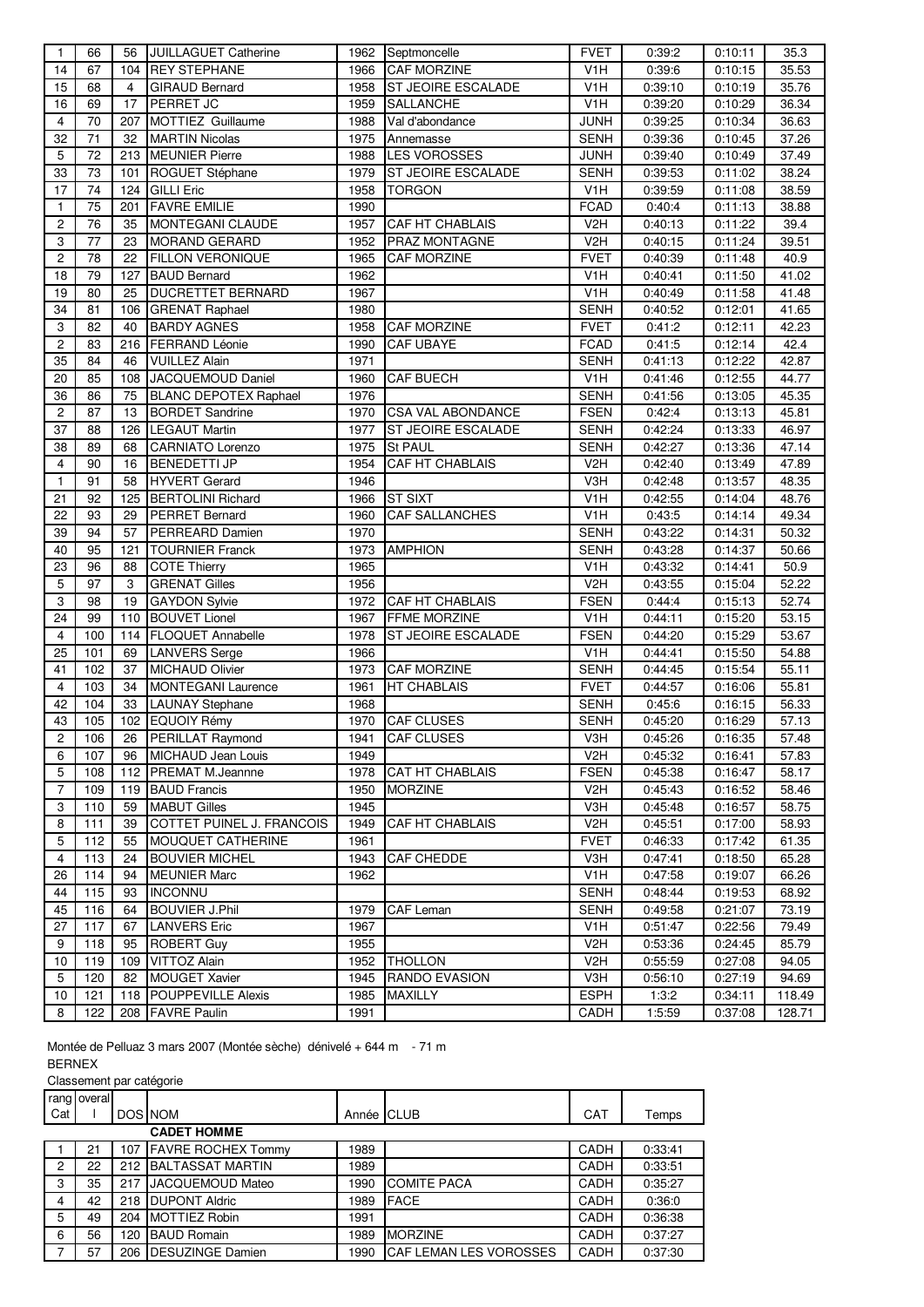| 8                                           | 122            |              | 208 FAVRE Paulin                             | 1991         |                                   | CADH                       | 1:5:59                    |  |
|---------------------------------------------|----------------|--------------|----------------------------------------------|--------------|-----------------------------------|----------------------------|---------------------------|--|
| <b>ESPOIR HOMME</b><br>$\ddot{\phantom{a}}$ |                |              |                                              |              |                                   |                            |                           |  |
| 1                                           | 3              | 97           | <b>BONNET Nicolas</b>                        | 1984         | <b>TEAM HT ALPES</b>              | <b>ESPH</b>                | 0:31:0                    |  |
| 2                                           | 5              | 8            | PICCOT Adrien                                | 1986         | <b>CAF LEMAN</b>                  | <b>ESPH</b>                | 0:31:31                   |  |
| 3                                           | 17             | 76           | <b>FAVRE MIVILLE Mickael</b>                 | 1984         | <b>LES VOROSSES</b>               | <b>ESPH</b>                | 0:33:20                   |  |
| $\overline{\mathbf{4}}$                     | 18             | 44           | <b>BLANC Didier</b>                          | 1984         |                                   | <b>ESPH</b>                | 0:33:27                   |  |
| 5                                           | 25             | 85           | <b>BORDET Raphael</b>                        | 1986         | <b>LES VOROSSES</b>               | ESPH                       | 0:34:17                   |  |
| 6                                           | 33             | 78           | PISSARD MAILLET Yoann                        | 1984         | <b>CAF SALLANCHES</b>             | <b>ESPH</b>                | 0:35:14                   |  |
| 7                                           | 36             | 65           | <b>BOSSON Benoit</b>                         | 1986         | <b>CAF Annecy</b>                 | <b>ESPH</b>                | 0:35:37                   |  |
| 8                                           | 44             | 116          | <b>VITTOZ Gregory</b>                        | 1985         | <b>THOLLON</b>                    | <b>ESPH</b>                | 0:36:10                   |  |
| 9                                           | 54             | 83           | PELLOUX Gael                                 | 1985         | <b>CAF SALLANCHES</b>             | <b>ESPH</b>                | 0:37:7                    |  |
| 10                                          | 121            | 118          | <b>POUPPEVILLE Alexis</b>                    | 1985         | <b>MAXILLY</b>                    | <b>ESPH</b>                | 1:3:2                     |  |
|                                             |                |              | <b>CADETTE FEMME</b>                         |              |                                   |                            | $\ddot{\phantom{a}}$      |  |
| 1                                           | 75             | 201          | <b>FAVRE EMILIE</b>                          | 1990         |                                   | <b>FCAD</b>                | 0:40.4                    |  |
| $\overline{c}$                              | 83             | 216          | <b>FERRAND Léonie</b><br><b>SENIOR FEMME</b> | 1990         | CAF UBAYE                         | <b>FCAD</b>                | 0.41.5<br>$\ddot{\cdot}$  |  |
| 1                                           | 23             | 98           | <b>ROUX Laetitia</b>                         | 1985         | TEAM HT ALPES                     | <b>FSEN</b>                | 0:33:57                   |  |
| $\overline{c}$                              | 87             | 13           | <b>BORDET Sandrine</b>                       | 1970         | <b>CSA VAL ABONDANCE</b>          | <b>FSEN</b>                | 0:42:4                    |  |
| 3                                           | 98             | 19           | <b>GAYDON Sylvie</b>                         | 1972         | <b>CAF HT CHABLAIS</b>            | <b>FSEN</b>                | 0.44.4                    |  |
| $\overline{\mathbf{4}}$                     | 100            | 114          | <b>FLOQUET Annabelle</b>                     | 1978         | ST JEOIRE ESCALADE                | <b>FSEN</b>                | 0:44:20                   |  |
| $\overline{5}$                              | 108            | 112          | <b>PREMAT M.Jeannne</b>                      | 1978         | CAT HT CHABLAIS                   | <b>FSEN</b>                | 0:45:38                   |  |
|                                             |                |              | <b>VET - FEMME</b>                           |              |                                   |                            | $\mathbb{Z}^*$            |  |
| 1                                           | 66             | 56           | <b>JUILLAGUET Catherine</b>                  | 1962         | Septmoncelle                      | <b>FVET</b>                | 0:39:2                    |  |
| $\overline{c}$                              | 78             | 22           | <b>FILLON VERONIQUE</b>                      | 1965         | <b>CAF MORZINE</b>                | <b>FVET</b>                | 0:40:39                   |  |
| 3                                           | 82             | 40           | <b>BARDY AGNES</b>                           | 1958         | CAF MORZINE                       | <b>FVET</b>                | 0:41:2                    |  |
| 4                                           | 103            | 34           | <b>MONTEGANI Laurence</b>                    | 1961         | <b>HT CHABLAIS</b>                | <b>FVET</b>                | 0:44:57                   |  |
| 5                                           | 112            | 55           | MOUQUET CATHERINE                            | 1961         |                                   | <b>FVET</b>                | 0:46:33                   |  |
|                                             |                |              | <b>JUNIOR - HOMME</b>                        |              |                                   |                            | $\mathcal{L}$             |  |
| 1                                           | 15             |              | 203 FAVRE Valentin                           | 1987         |                                   | <b>JUNH</b>                | 0:33:13                   |  |
| $\overline{2}$                              | 29             | 211          | <b>GRENAT Gabriel</b>                        | 1988         | <b>CSA VAL ABONDANCE</b>          | <b>JUNH</b>                | 0:34:41                   |  |
| 3                                           | 40             | 205          | <b>CHEVALLAY Fabien</b>                      | 1987         | <b>LES VOROSSES</b>               | <b>JUNH</b>                | 0:35:51                   |  |
| 4                                           | 70             | 207          | MOTTIEZ Guillaume                            | 1988         | Val d'abondance                   | <b>JUNH</b>                | 0.39.25                   |  |
| 5                                           | 72             | 213          | <b>MEUNIER Pierre</b>                        | 1988         | <b>LES VOROSSES</b>               | JUNH                       | 0:39:40                   |  |
|                                             |                |              | <b>SENIOR - HOMME</b>                        |              |                                   |                            | $\mathbb{Z}^{\mathbb{Z}}$ |  |
| 1                                           | 1              | $\mathbf{1}$ | <b>BLANC Patrick</b>                         | 1972         |                                   | <b>SENH</b>                | 0:28:51                   |  |
| $\overline{c}$                              | $\overline{c}$ | 2            | <b>GILLET Alain</b>                          | 1980         | <b>CAF LEMAN LES VORROSES</b>     | <b>SENH</b>                | 0:30:24                   |  |
| 3                                           | 4              | 87           | <b>BOUTHER ROMAIN</b>                        | 1981         |                                   | <b>SENH</b>                | 0:31:25                   |  |
| $\overline{\mathbf{4}}$                     | 8              | 27           | <b>TAGAND FABIEN</b>                         | 1982         | <b>CAF HT CHABLAIS</b>            | <b>SENH</b>                | 0.32:12                   |  |
| $\mathbf 5$                                 | 10             | 36           | <b>BLANC Philippe</b>                        | 1981         | <b>CSA VAL ABONDANCE</b>          | <b>SENH</b>                | 0:32:23                   |  |
| 6                                           | 12             | 31           | PETITJEAN Francois                           | 1983         | VACHERESSE                        | <b>SENH</b>                | 0:32:55                   |  |
| $\overline{7}$                              | 13             |              | 105 GRILLET AUBERT Jean Marcel               |              | 1969 CAF LEMAN LES VORROSES       | <b>SENH</b>                | 0:32:59                   |  |
| 8                                           | 16             | 45           | <b>BURNET Stephane</b>                       | 1970         |                                   | <b>SENH</b>                | 0:33:15                   |  |
| 9                                           | 19             | 89           | <b>REY Ludovic</b>                           | 1975         | <b>LES VOROSSES</b>               | <b>SENH</b>                | 0:33:31                   |  |
| 10                                          | 20             | 42           | ROMAN Yoann                                  | 1976         | <b>CAF Cluses</b>                 | <b>SENH</b>                | 0.33.33                   |  |
| 11                                          | 24             | 41           | GIORDANO Manuel                              | 1971         | <b>CAF Cluses</b>                 | <b>SENH</b>                | 0:34:14                   |  |
| 12                                          | 27             | 91           | <b>BALTASSAT YVAN</b>                        | 1982         | <b>CAF CLUSES</b>                 | <b>SENH</b>                | 0:34:35                   |  |
| 13                                          | 28             | 61           | FAVRE Jean Paul                              | 1970         | <b>CSA VAL ABONDANCE</b>          | <b>SENH</b>                | 0:34:38                   |  |
| 14<br>15                                    | 30<br>31       | 111          | <b>GIRARD Nicolas</b><br><b>MULLER Jan</b>   | 1979<br>1974 | <b>ABONDANCE</b><br><b>TORGON</b> | <b>SENH</b><br><b>SENH</b> | 0:34:45                   |  |
| 16                                          | 32             | 123          | <b>DUCRET Sebastien</b>                      | 1981         | ST PAUL SPORTS                    | <b>SENH</b>                | 0:35:1<br>0:35:4          |  |
| 17                                          | 37             | 86<br>28     | <b>BERTRAND Frédéric</b>                     | 1969         | CAF MT BLANC                      | <b>SENH</b>                | 0:35:41                   |  |
| 18                                          | 39             | 38           | LEULIET Frédéric                             | 1977         | <b>CAF CLUSES</b>                 | <b>SENH</b>                | 0:35:47                   |  |
| 19                                          | 43             | 77           | FAVRE MIVILLE Fredéric                       | 1981         | <b>LES VOROSSES</b>               | <b>SENH</b>                | 0:36:4                    |  |
| 20                                          | 45             | 115          | <b>PORTES Nicolas</b>                        | 1972         | <b>CAF CLUSES</b>                 | <b>SENH</b>                | 0:36:14                   |  |
| 21                                          | 46             | 14           | VAUTHAY BERTRAND                             | 1973         |                                   | <b>SENH</b>                | 0:36:17                   |  |
| 22                                          | 47             | 48           | <b>BARTHELEMY Julien</b>                     | 1982         | CAF HT CHABLAIS                   | <b>SENH</b>                | 0:36:20                   |  |
| 23                                          | 48             | 117          | <b>PERRET Laurent</b>                        | 1968         | <b>CAF SALLANCHES</b>             | <b>SENH</b>                | 0.36.30                   |  |
| 24                                          | 50             | 21           | <b>BAUD Martial</b>                          | 1982         | CAF HT CHABLAIS                   | <b>SENH</b>                | 0:36:41                   |  |
| 25                                          | 52             | 90           | <b>HOULBERT Cédric</b>                       | 1978         |                                   | <b>SENH</b>                | 0:36:53                   |  |
| 26                                          | 55             | 84           | <b>DUCRET Sylvain</b>                        | 1983         | ST PAUL SPORTS                    | <b>SENH</b>                | 0.37:22                   |  |
| 27                                          | 59             | 20           | PELLOY Sebastien                             | 1975         | <b>CAF ANNECY</b>                 | <b>SENH</b>                | 0.38.1                    |  |
| 28                                          | 60             | 62           | <b>BIBOLLET Bruno</b>                        | 1970         | PRAZ MONTAGNE                     | <b>SENH</b>                | 0.38.4                    |  |
| 29                                          | 61             | 10           | <b>MOUGET Eric</b>                           | 1972         |                                   | <b>SENH</b>                | 0.38.19                   |  |
| 30                                          | 62             | 74           | <b>BERNARD Laurent</b>                       | 1970         | <b>CAF Cluses</b>                 | <b>SENH</b>                | 0:38:25                   |  |
| 31                                          | 63             | 103          | <b>JOSEPH Nicolas</b>                        | 1981         | CAF CLUSES                        | <b>SENH</b>                | 0:38:35                   |  |
| 32                                          | 71             | 32           | <b>MARTIN Nicolas</b>                        | 1975         | Annemasse                         | <b>SENH</b>                | 0:39:36                   |  |
| 33                                          | 73             | 101          | ROGUET Stephane                              | 1979         | <b>ST JEOIRE ESCALADE</b>         | <b>SENH</b>                | 0:39:53                   |  |
| 34                                          | 81             | 106          | <b>GRENAT Raphael</b>                        | 1980         |                                   | <b>SENH</b>                | 0:40:52                   |  |
| 35                                          | 84             | 46           | <b>VUILLEZ Alain</b>                         | 1971         |                                   | <b>SENH</b>                | 0.41.13                   |  |
| 36                                          | 86             | 75           | <b>BLANC DEPOTEX Raphael</b>                 | 1976         |                                   | <b>SENH</b>                | 0:41:56                   |  |
| 37                                          | 88             | 126          | <b>LEGAUT Martin</b>                         | 1977         | <b>ST JEOIRE ESCALADE</b>         | <b>SENH</b>                | 0.42:24                   |  |